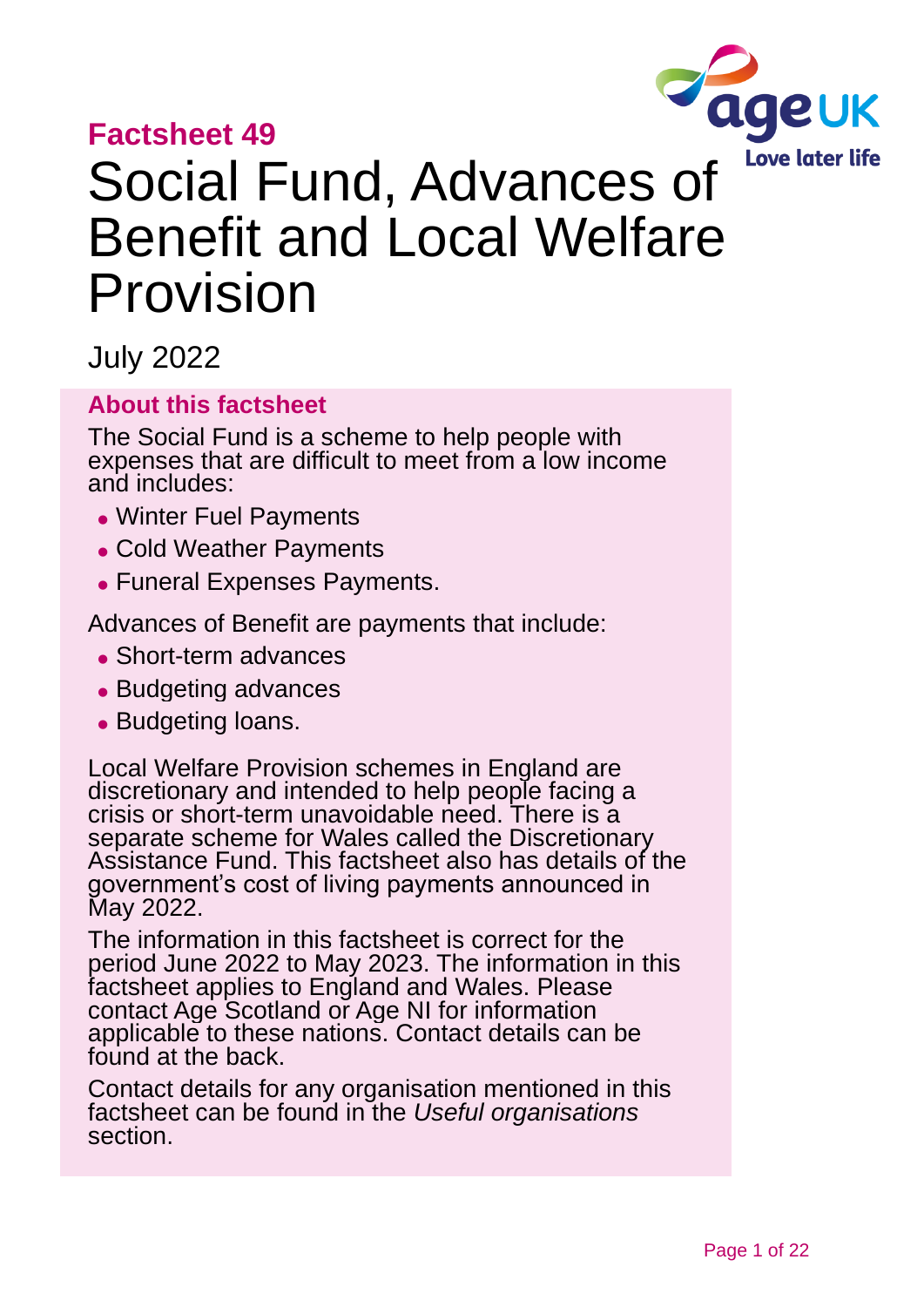# **Contents**

| 1 What is the Social Fund?                                | 3              |
|-----------------------------------------------------------|----------------|
| 1.1 Winter Fuel Payments                                  | 3              |
| 1.1.1 The amount of Winter Fuel Payment                   | 4              |
| 1.1.2 When and how to claim                               | 5              |
| 1.2 Cold Weather Payments                                 | 5              |
| 1.3 Funeral Expenses Payment                              | 6              |
| 1.3.1 What costs can a Funeral Expenses Payment<br>cover? | $\overline{7}$ |
| 1.3.2 Capital and assets                                  | $\overline{7}$ |
| 1.3.3 Claims and payments                                 | 8              |
| 1.4 Challenging a Social Fund decision                    | 9              |
| 2 Benefit loans and advance payments                      | 9              |
| 2.1 Budgeting Loans                                       | 9              |
| 2.1.1 Decisions and payments                              | 10             |
| 2.1.2 Challenging a Budgeting Loan decision               | 10             |
| 2.2 Budgeting Advances (Universal Credit)                 | 11             |
| 2.3 Short-term Advances and Universal Credit<br>advances  | 12             |
| 2.4 Challenging a decision                                | 12             |
| <b>3 Local Welfare Provision</b>                          | 13             |
| 3.1 England                                               | 14             |
| 3.2 Wales                                                 | 14             |
| 4 Help from charities and benevolent funds                | 16             |
| 5 New help with the cost of fuel                          | 17             |
| <b>Useful organisations</b>                               | 19             |
| Age UK                                                    | 21             |
| Support our work                                          | 21             |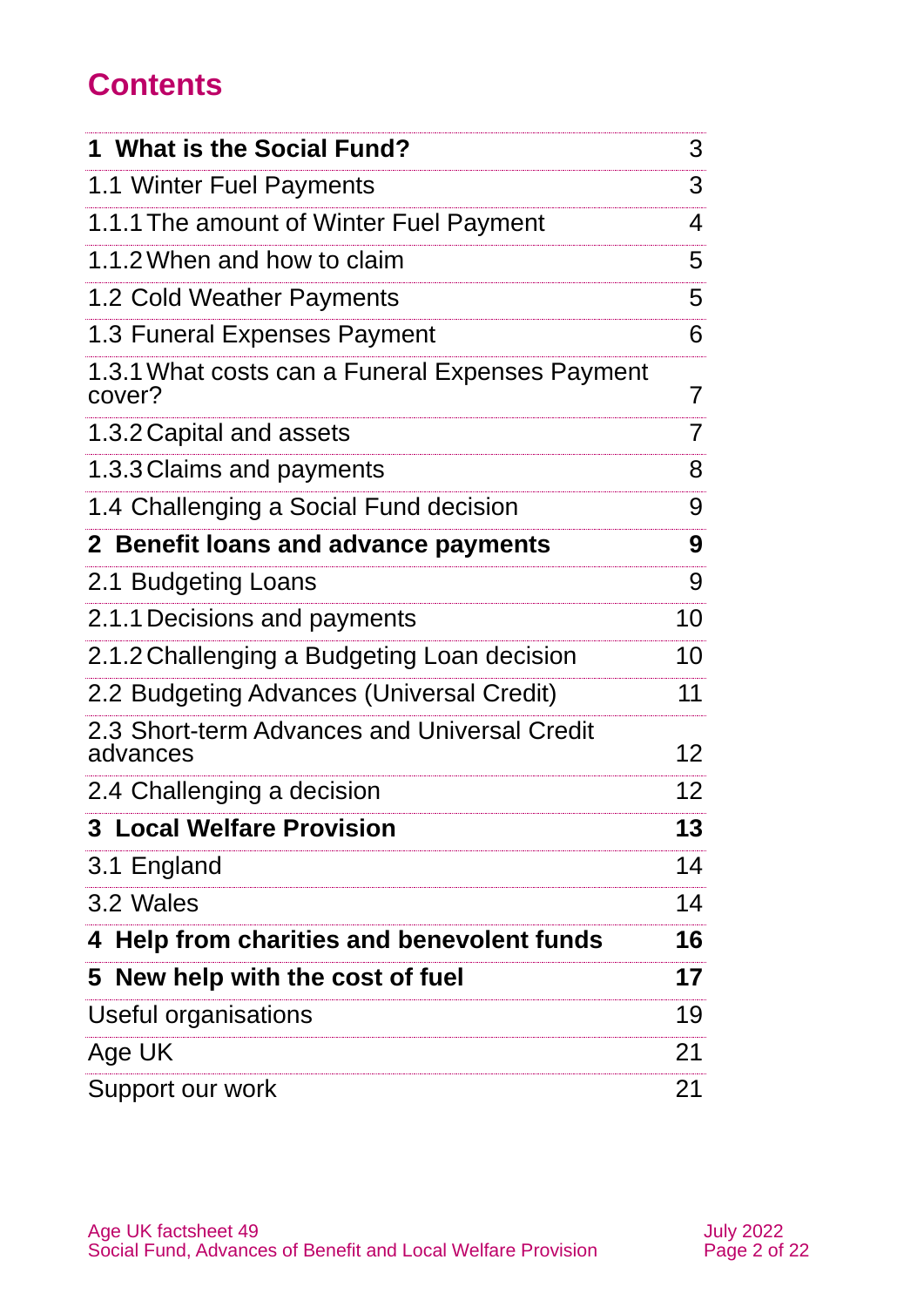# <span id="page-2-0"></span>**1 What is the Social Fund?**

The Social Fund is a Department for Work and Pensions (DWP) scheme to help you with expenses that are difficult to meet from a low income. It includes:

- ⚫ Winter Fuel Payments
- Cold Weather Payments
- ⚫ Funeral Expenses Payments.

You qualify for payments by meeting the conditions of entitlement laid down in law for each type of payment. You have the right of appeal against decisions to refuse you these payments.

### **1.1 Winter Fuel Payments**

Winter Fuel Payments are paid to pensioner households to help with the cost of fuel. They are paid if you have reached State Pension age during the qualifying week, which is the week beginning from the third Monday in September (for 2022, this is 19 September). For the winter of 2022/23, you qualify if you were born on or before 25 September 1956. There are no income or capital limits.

You do not get a payment if, during the qualifying week, you:

- are a care home resident receiving Pension Credit (PC) or a working age means-tested benefit (see table overleaf)
- are a prisoner
- have been in hospital for more than 52 weeks
- are subject to immigration control.

You usually have to be living in Great Britain in the qualifying week to receive a payment.

If you are a United Kingdom (UK) citizen who lives in Switzerland or a European Economic Area (EEA) state (except Cyprus, France, Gibraltar, Greece, Malta, Portugal or Spain), you may be able to make a claim from your country of residence.

You must be able show a link to the UK – for example, by receiving a UK State Pension, or you have family in the UK.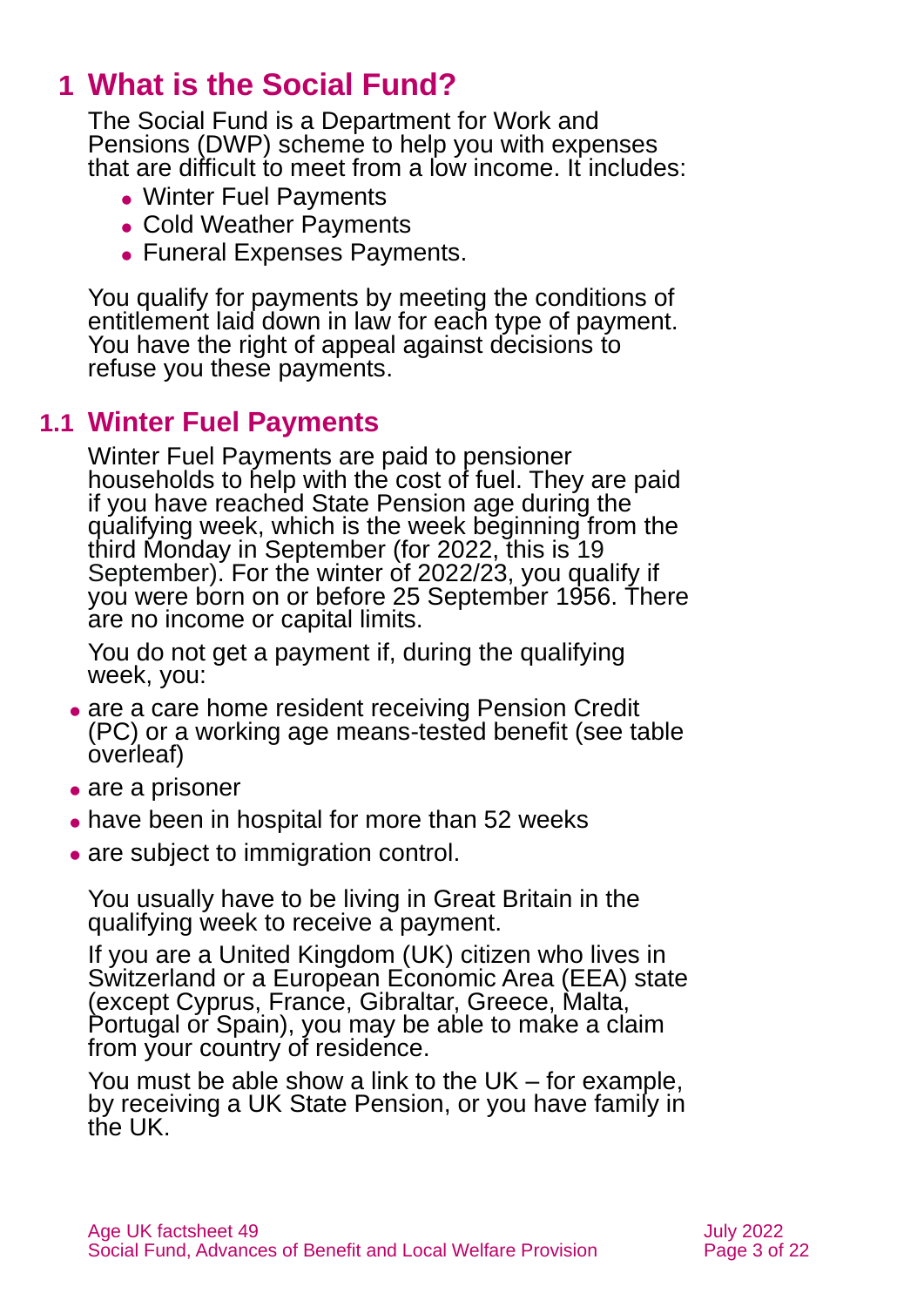### **1.1.1 The amount of Winter Fuel Payment**

The amount of the payment depends on your circumstances during the qualifying week, which is 19 to 25 September 2022. Payments are tax-free and do not affect your other benefits.

See the table overleaf for the amounts you may receive, depending on your household circumstances. Check your notification letter to ensure the amount is correct based on your circumstances.

| <b>Circumstance</b>                                                                                       | Born on or<br><b>before 25</b><br>September<br>1956 | Aged 80 or<br>over in the<br>qualifying<br>week |
|-----------------------------------------------------------------------------------------------------------|-----------------------------------------------------|-------------------------------------------------|
| You qualify and live alone<br>(or none of the people you<br>live with qualify)                            | £200                                                | £300                                            |
| You qualify and receive PC £200<br>or a working age means-<br>tested benefit                              |                                                     | £300                                            |
| <b>You live with someone</b><br>under 80 who also<br>qualifies                                            | £100                                                | £200                                            |
| You live with someone 80<br>or over who also qualifies                                                    | £100                                                | £150                                            |
| You qualify and live with<br>your partner and they<br>receive PC or a working<br>age means-tested benefit | $Nil^*$                                             | $Nil^*$                                         |
| You qualify, live in a care<br>home and do not receive<br>PC or a working age<br>means-tested benefit     | £100                                                | £150                                            |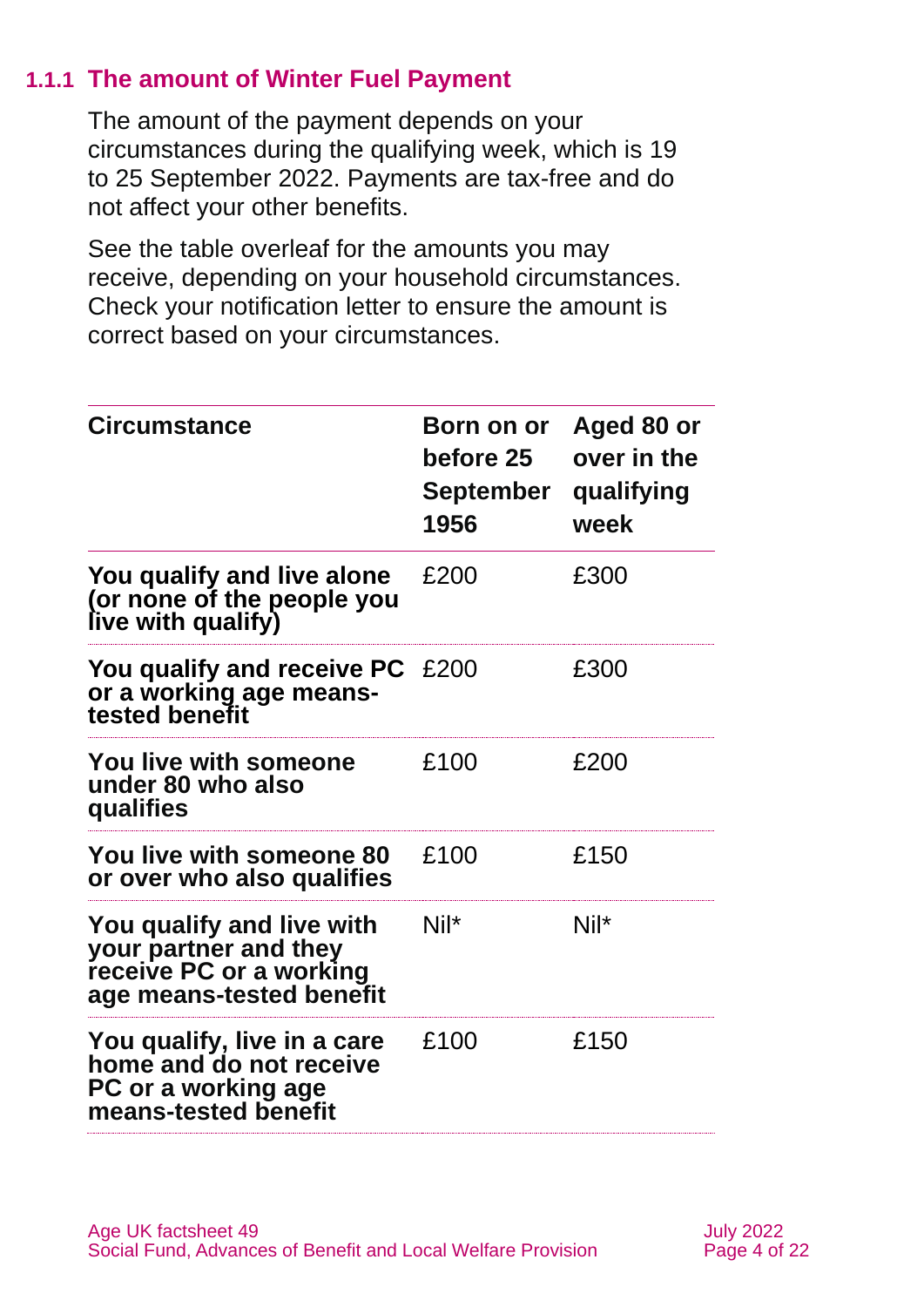\* Your partner receiving PC or a working age meanstested benefit (Universal Credit (UC), income-based Jobseeker's Allowance, income-related Employment and Support Allowance, or Income Support) is paid the Winter Fuel Payment on your behalf.

#### **1.1.2 When and how to claim**

You should be paid automatically before Christmas if you receive PC, State Pension, UC, Carer's Allowance, Attendance Allowance, Personal Independence Payment, Disability Living Allowance or certain other benefits or if you received a payment last year and your circumstances have not changed.

If none of the above apply, you must make a claim before 31 March 2023.

### **Action**

To make a claim or to enquire, call the Winter Fuel Payment helpline on 0800 731 0160 or download a claim form from [www.gov.uk/winter-fuel](http://www.gov.uk/winter-fuel-payment/how-to-claim)[payment/how-to-claim](http://www.gov.uk/winter-fuel-payment/how-to-claim)

### **1.2 Cold Weather Payments**

Cold Weather Payments of £25 a week are made during periods of very cold weather. Payments are made when the average temperature in your area has been, or is expected to be,  $0^{\circ}$ C or below for seven consecutive days.

You are entitled to Cold Weather Payments if you receive PC. If you receive Universal Credit, you must not be employed or self-employed on the day of cold weather, and you:

- ⚫ have been assessed or are treated as having a limited capability for work
- ⚫ have a disabled or severely disabled child element in your UC award, or
- are responsible for a child under 5.

You cannot normally receive a Cold Weather Payment if you are subject to immigration control, or you live in a care home.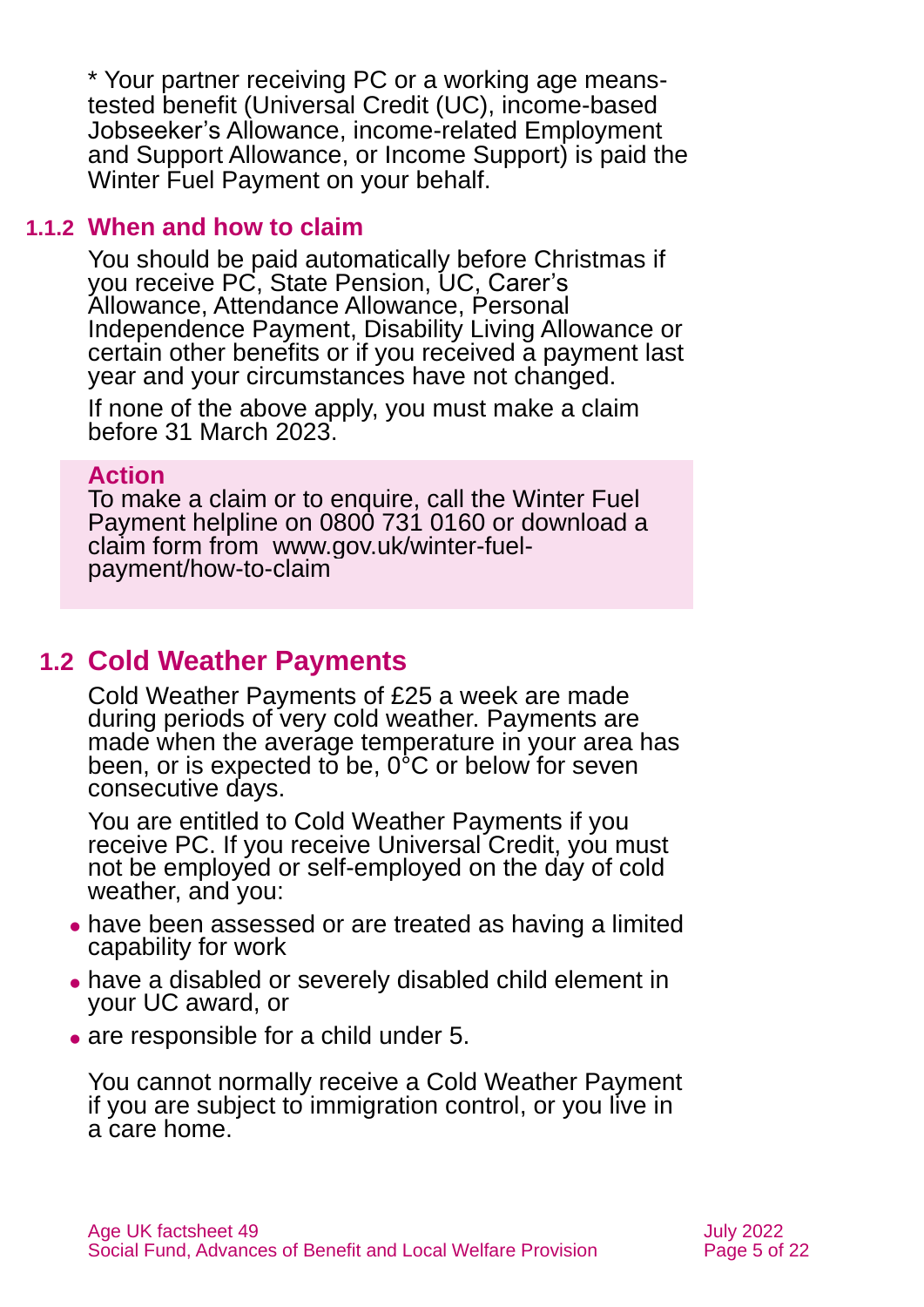Payments should be made automatically so you should not need to make a claim. If you have not received a payment, contact the office that administers your other benefit (e.g. for PC, contact the Pension Service).

#### **Note**

For more information, see [factsheet 1,](https://www.ageuk.org.uk/globalassets/age-uk/documents/factsheets/fs1_help_with_heating_costs_fcs.pdf) *Help with [heating costs.](https://www.ageuk.org.uk/globalassets/age-uk/documents/factsheets/fs1_help_with_heating_costs_fcs.pdf)* In Wales, see Age Cymru factsheet 1w, *[Help with heating costs in Wales](https://www.ageuk.org.uk/globalassets/age-cymru/documents/information-guides-and-factsheets/fs1w.pdf)*.

### <span id="page-5-0"></span>**1.3 Funeral Expenses Payment**

You can get a funeral expenses payment towards the costs of someone else's funeral if:

- ⚫ you or your partner accept responsibility for the funeral and fall into one of the groups of eligible people to claim
- ⚫ you or your partner receive a qualifying benefit
- the deceased was ordinarily resident in the UK when they died, and
- ⚫ you claim within the time limits.

### **Responsibility for the funeral**

If you are the partner of the person who has died, the DWP should accept you have good reason for taking responsibility for the funeral expenses.

If the person who died did not have a partner, you can be considered as a close relative or friend but you cannot normally get a payment if there are closer relatives or other equally close relatives who are not receiving a qualifying benefit.

### **Qualifying benefits**

You or your partner must receive one of the following benefits:

- ⚫ Pension Credit
- ⚫ Universal Credit
- ⚫ Income Support
- ⚫ income-based Jobseeker's Allowance
- ⚫ income-related Employment and Support Allowance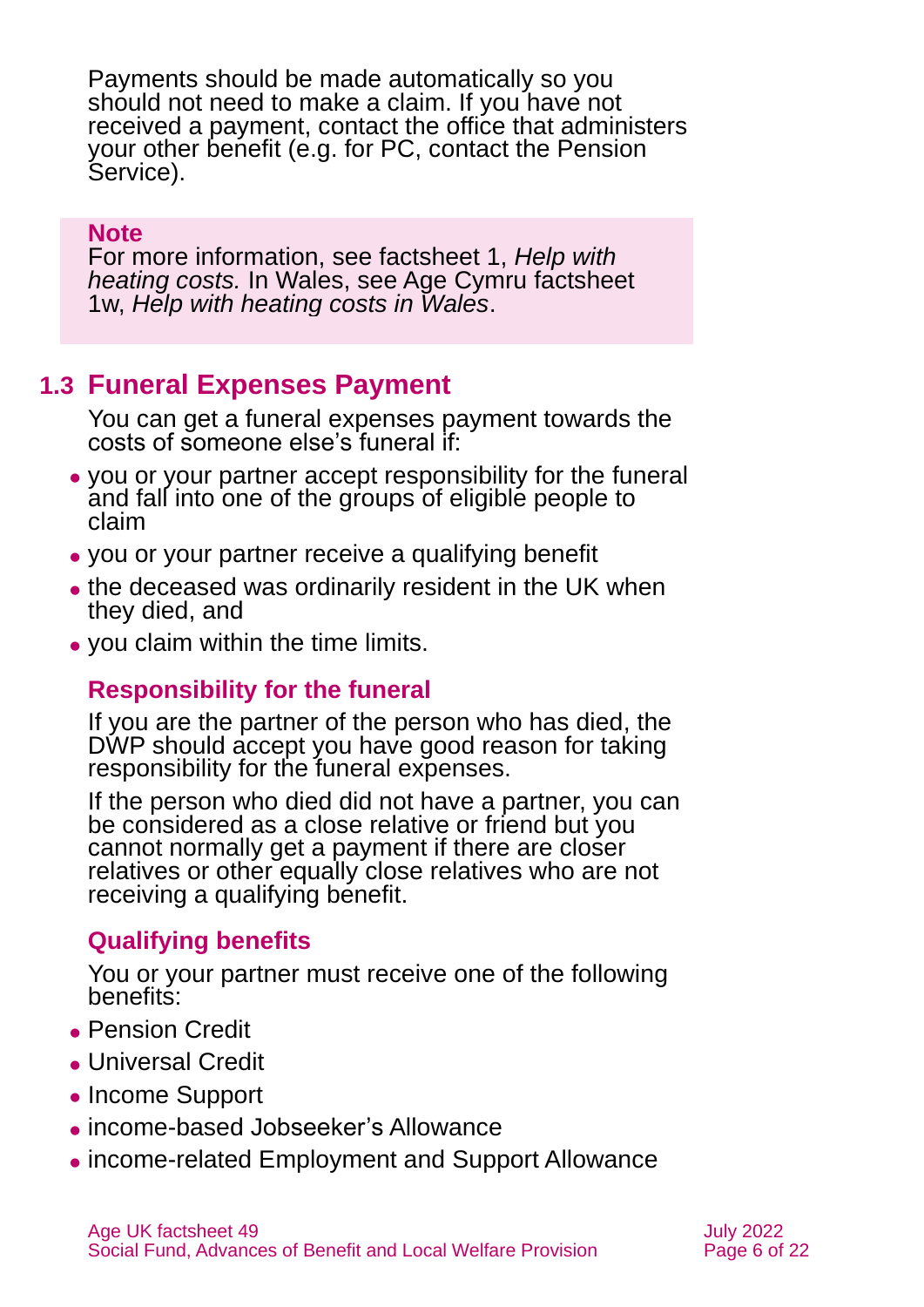- ⚫ Housing Benefit
- ⚫ Working Tax Credit (that includes a disability or severe disability element)
- ⚫ Child Tax Credit (that includes an individual or disability element).

You cannot claim if you are subject to immigration control. The person who died must have been ordinarily resident in the UK and the funeral must take place in the UK (or an EEA state or Switzerland if you are covered by specific legislation).

#### **1.3.1 What costs can a Funeral Expenses Payment cover?**

A Funeral Expenses Payment covers some costs of a simple funeral including:

- buying a new burial plot and burial fees
- ⚫ cremation fees, including the medical costs of pacemaker removal
- ⚫ up to £1,000 for other expenses including funeral director's fees, coffin, religious costs, flowers and transport costs (restricted to £120 if there is a pre-paid funeral plan that does not cover these expenses)
- ⚫ documentation necessary for the release of the deceased's assets
- reasonable costs of one return journey within the UK for the responsible person to arrange and attend the funeral
- ⚫ other transportation costs if the body of the person who has died has to be transported more than 50 miles.

See [factsheet](https://www.ageuk.org.uk/globalassets/age-uk/documents/factsheets/fs27_planning_for_your_funeral_fcs.pdf) 27, *[Planning for your](https://www.ageuk.org.uk/globalassets/age-uk/documents/factsheets/fs27_planning_for_your_funeral_fcs.pdf) funeral,* for more information.

### **1.3.2 Capital and assets**

If you apply for a Funeral Expenses Payment, your capital is ignored but the amount awarded is reduced to take into account the following:

⚫ assets of the person who died that are available without a grant of probate or letters of administration (even if used for other purposes)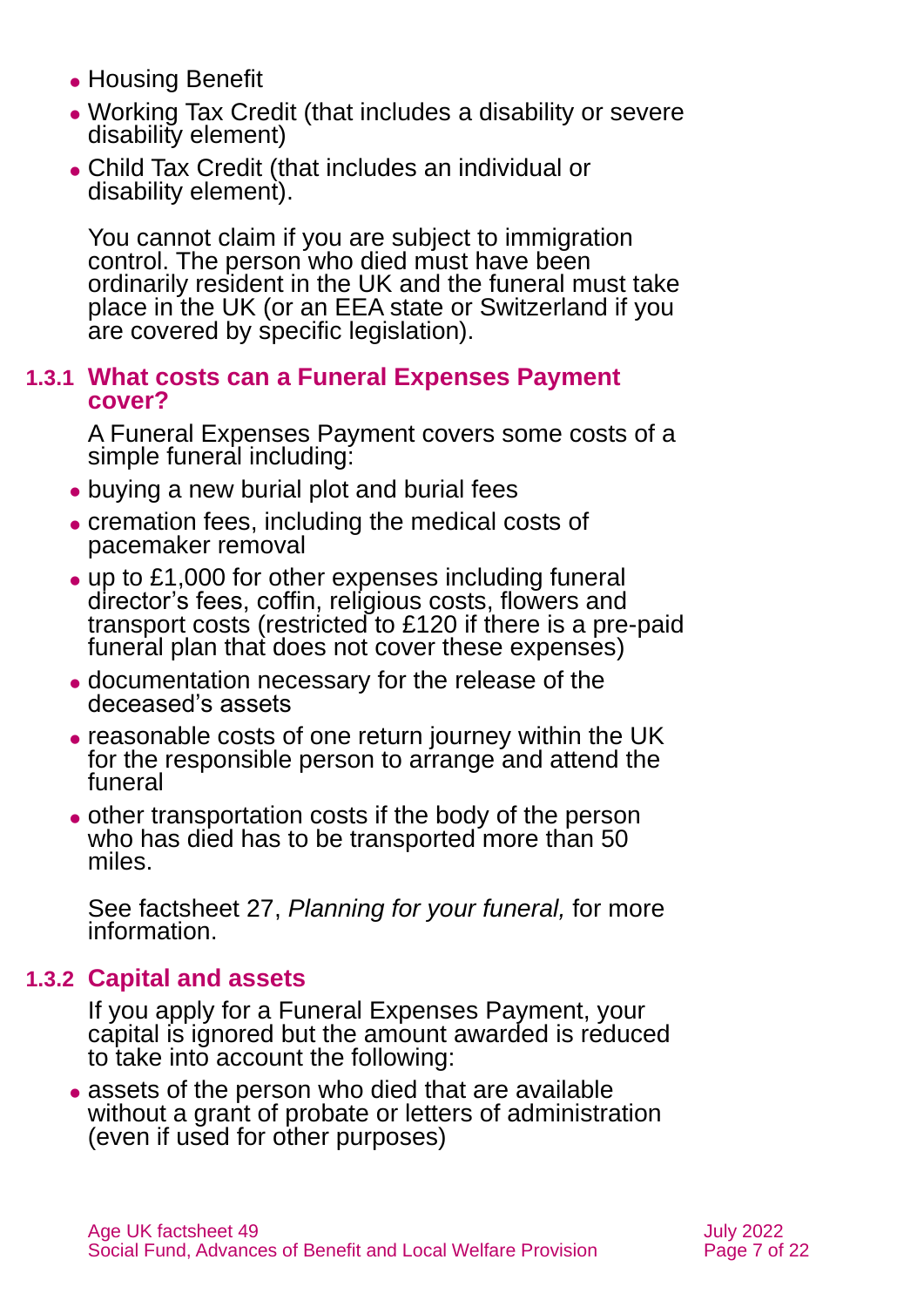- ⚫ payments from an insurance policy, occupational pension scheme, pre-paid funeral plan or similar source, made because the person has died
- a funeral grant paid by the Government for a war disablement pensioner.

If a Funeral Expenses Payment is awarded, it must be repaid if sufficient assets become available from the estate of the person who died, for example after the grant of probate. The estate is money, property and other items owned by the person who died.

A house or personal items left to a widow, widower, or surviving civil partner are not counted as part of the estate. Funeral expenses are a first charge on the estate and have priority over everything else including debts and bequests.

#### **1.3.3 Claims and payments**

You can claim from the date of death and up to six months after the date of the funeral. It is important to claim in time because late claims cannot be considered. The date of your claim is very important as you must receive a qualifying benefit on that particular date.

If your partner has died, you may need to make new claims for benefits like PC, UC or Housing Benefit if the claims were previously in their name or because you did not qualify before but you do now. Apply for these benefits before applying for a Funeral Expenses Payment.

If your application is refused because you do not receive a qualifying benefit, ask for that decision to be reconsidered once you receive a decision that a qualifying benefit has been awarded, as long as the award is backdated to cover the date you made your Funeral Expenses Payment claim. Otherwise, you must make a new claim within the six-month time limit from the date of the funeral.

Funeral Expenses Payments are usually paid direct to the funeral director unless you have already paid the bill.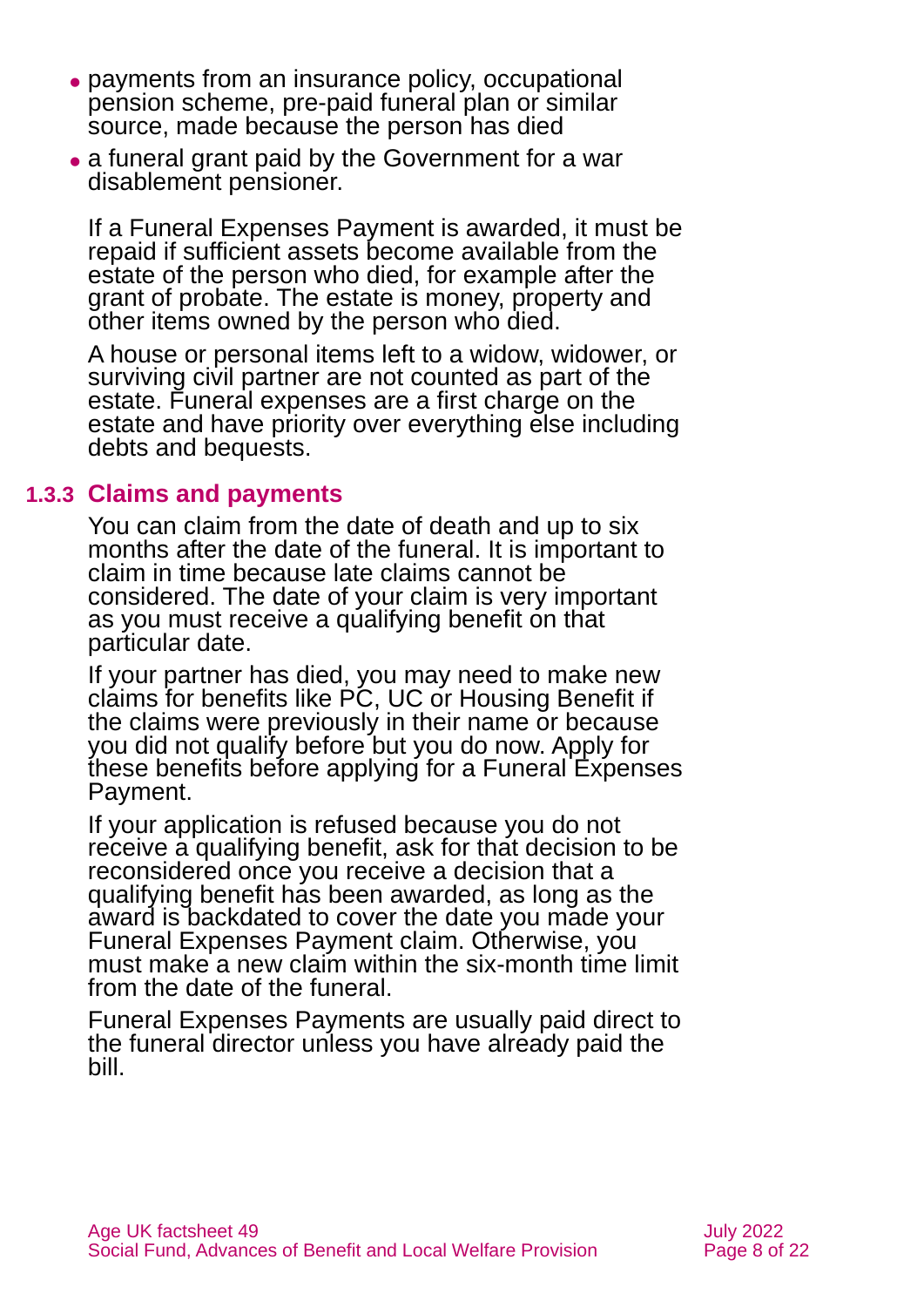### **Action**

Claim by phoning the Bereavement Service on 0800 731 0469 (textphone 0800 731 0464) or by post on the [SF200 claim form](https://www.gov.uk/government/publications/funeral-payment-claim-form) (available at [www.gov.uk/funeral-payments/how-to-claim](http://www.gov.uk/funeral-payments/how-to-claim) or at your local Jobcentre Plus office). Contact Age UK or a local advice service if you need help with the application. In Wales, contact [Age Cymru](#page-20-4) Advice.

### **1.4 Challenging a Social Fund decision**

If your application for any of the above is refused, you can ask the DWP to reconsider its decision, known as a mandatory reconsideration. If you disagree with that decision, you can then appeal directly to HM Courts and Tribunals Service.

It is important to challenge a decision or get advice as quickly as possible because there are time limits that generally mean you must act within one month. See factsheet 74, *[Challenging welfare benefit decisions](https://www.ageuk.org.uk/globalassets/age-uk/documents/factsheets/fs74_challenging_welfare_benefit_decisions_fcs.pdf)*, for more information about reconsiderations and appeals.

### <span id="page-8-0"></span>**2 Benefit loans and advance payments**

You may be able to be paid an interest-free budgeting loan for one-off costs, or an advance payment if waiting for a decision on a benefit claim or are waiting to be paid and can show you are in financial need.

### **2.1 Budgeting Loans**

Budgeting Loans are administered by DWP as part of the '*discretionary Social Fund*'. They can help with the cost of essential items you may find it difficult to save up for.

This can include things like furniture, household equipment, clothing and footwear, travelling expenses, rent in advance, removal costs, home improvements, maintenance and home security measures, maternity and baby items, and funeral costs.

You can apply for a Budgeting Loan if you have received one of the following benefits for at least 6 months:

● Pension Credit (PC)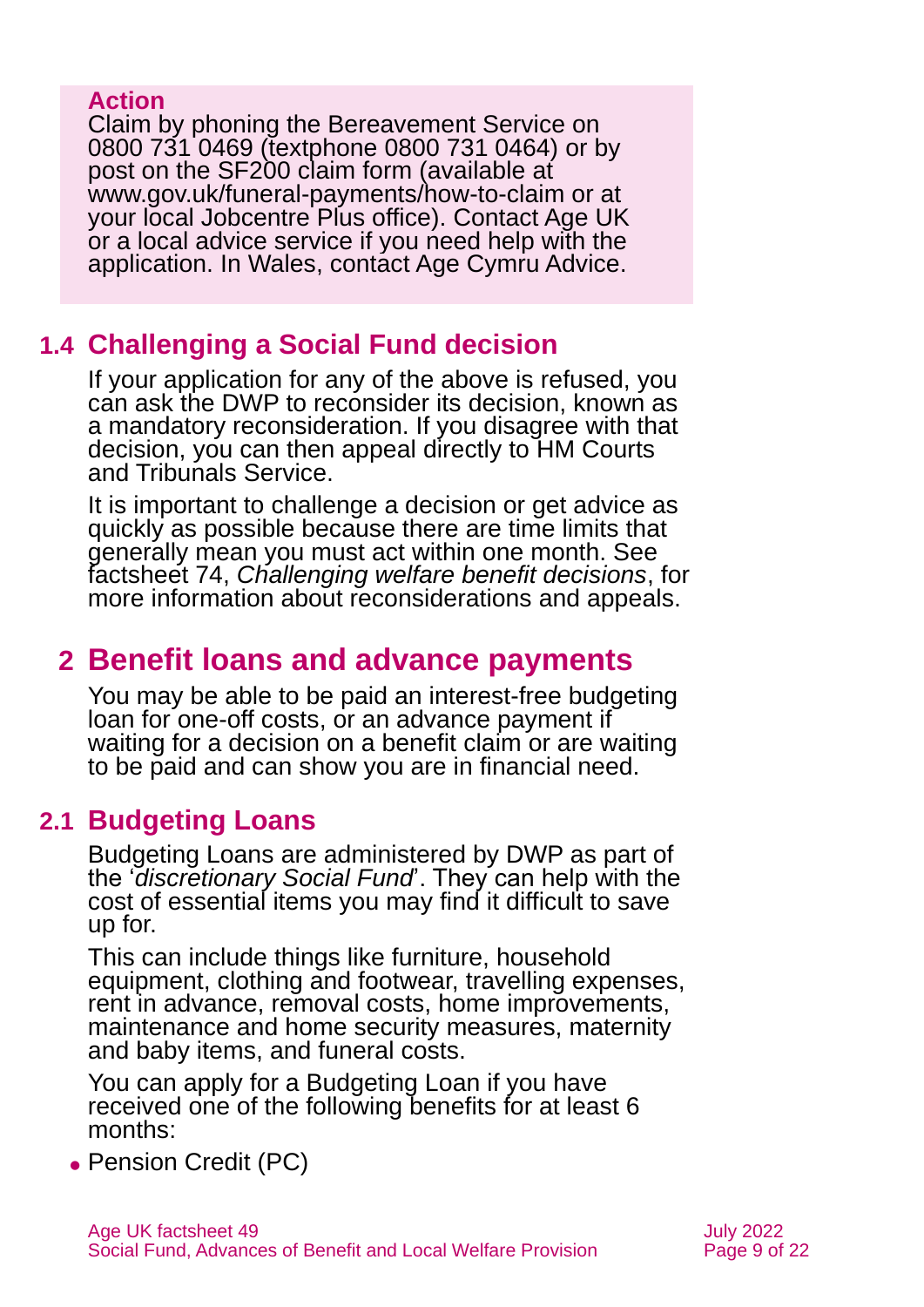- ⚫ Income Support
- ⚫ income-based Jobseeker's Allowance
- ⚫ income-related Employment and Support Allowance (ESA).

Loans are interest-free and range from £100 to £812 depending on your needs and ability to meet the repayments. Any capital you have over £1,000 (or £2,000 if you receive Pension Credit) is deducted from the loan. Applying for a loan towards funeral expenses does not exclude you from applying for a Funeral Expenses Payment (see [section 1.3\)](#page-5-0).

#### **Action**

Apply online at [www.gov.uk/budgeting-help](http://www.gov.uk/budgeting-help-benefits/how-to-apply)[benefits/how-to-apply](http://www.gov.uk/budgeting-help-benefits/how-to-apply) or print off the [SF500](https://www.gov.uk/government/publications/budgeting-loan-claim-form) claim form or get a copy from your local Jobcentre Plus office. After you apply you may be asked to attend an interview at the local Jobcentre Plus office.

### **2.1.1 Decisions and payments**

There is no time limit for dealing with your application but decisions should be made without unreasonable delay. You should receive a written decision. If your claim is not agreed in full, reasons for refusal should be given with an explanation of your right to ask for a review.

Any payment is normally be made direct to you, but the DWP can decide to pay a supplier directly, or to issue travel warrants. Payments are not taxable, are interest free, and must be repaid within two years. You may be offered different options to repay your loan. They are normally recovered by weekly deductions from most benefits.

### **2.1.2 Challenging a Budgeting Loan decision**

If you disagree with a decision, you can ask for an internal review by writing to the office that made the decision within 28 days of the date on the decision letter. Say why you disagree with the decision. A late request for a review can sometimes be considered.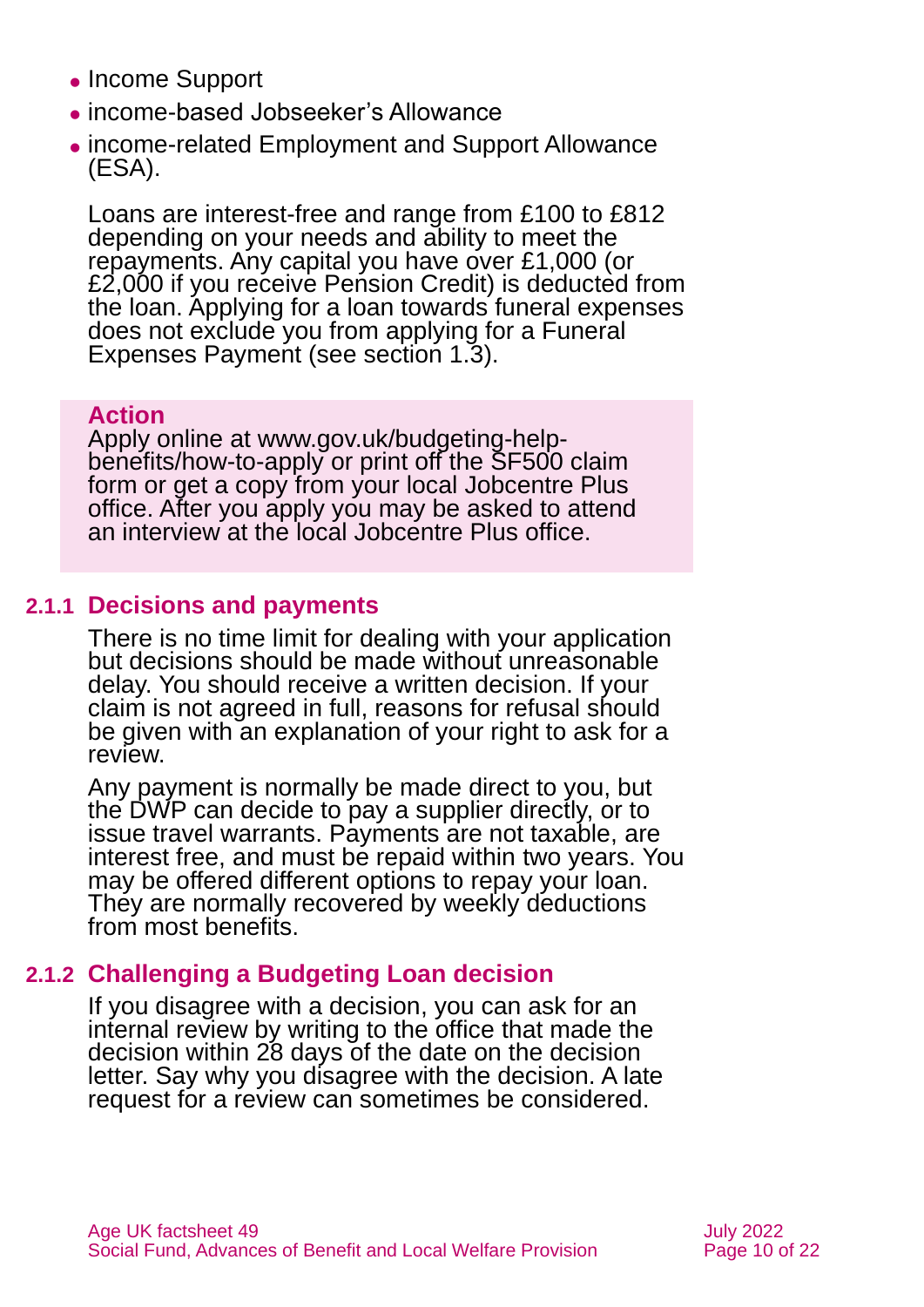If the reviewing officer does not agree to change the decision in your favour, you should be offered an interview to put your case personally. This is usually done over the telephone rather than in person. You should receive a written decision with the outcome of the review.

If you are still unhappy with the DWP decision, request a review through the Independent Case Examiner. The DWP decision letter explains how to do this. Send the review request within 28 days of the date on the latest decision letter. If you make a request outside the 28 day limit, you must also give reasons why it is late.

You cannot review a decision about the repayment terms of your loan. If you are finding it hard to manage the repayments, write to DWP and ask them to reduce the weekly repayments or extend the repayment period. Explain why the current repayment terms are causing you hardship.

### **2.2 Budgeting Advances (Universal Credit)**

If you claim Universal Credit (UC), you can apply for a Budgeting Advance rather than a Budgeting Loan if you are eligible. The amount you can apply for and the eligibility conditions are similar to Budgeting Loans.

Budgeting Advances are only available if you are in financial hardship, for example, you cannot afford to pay your rent or buy food. The maximum amount payable is based on whether you are single or a couple and whether you are responsible for a child or qualifying young person. An advance is reduced by any capital you or your partner has.

These are interest free and must be repaid within 12 months, although this can be extended in exceptional circumstances. It is not possible to claim a further advance until a previous advance has been fully repaid.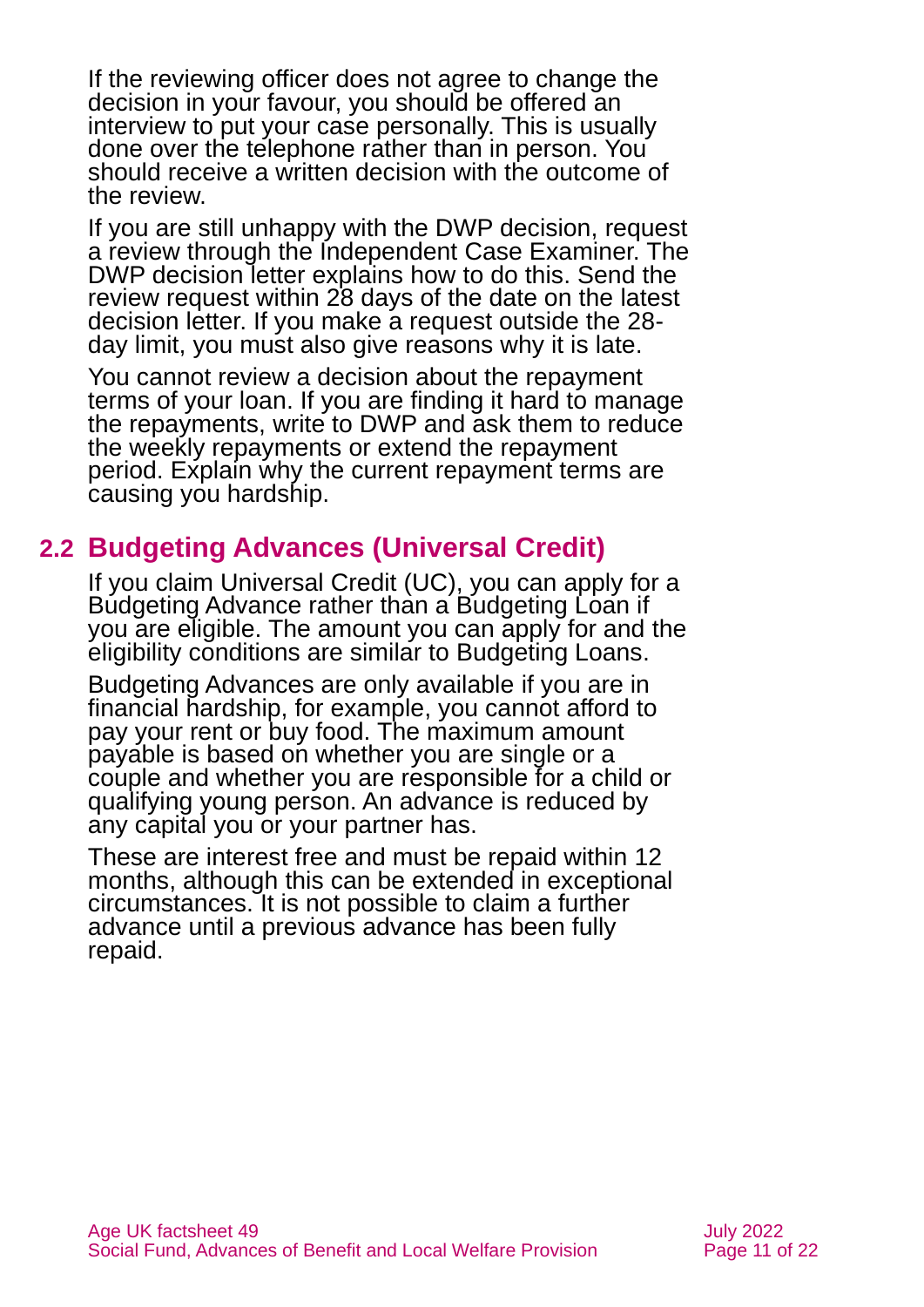### **2.3 Short-term Advances and Universal Credit advances**

If you make a new claim for a benefit, you may be in financial difficulty before receiving your first payment. If so, you may be entitled to an advance payment called a '*short term benefit advance*' or Universal Credit advance payment. An advance may be available if you experience a change of circumstances that significantly increases the amount of benefit you are entitled to.

Advances are available if you claim a contributionbased or means-tested benefit, for example UC, PC or ESA. You must be able to demonstrate you are in financial need. This means there is a serious risk of damage to the health or safety of you or any member of your family.

It is important to provide as much information as possible about your circumstances, including any health problems or disabilities.

If you move from a legacy benefit like ESA to UC in the last month, you are automatically treated as being in financial need by DWP.

Any advance payment is recovered by reducing subsequent payments of benefit until the advance has been repaid. Advances must be paid back within a specified period that is agreed when the advance is awarded.

#### **Action**

If you need to apply for an advance, contact the office that administers the benefit you have applied for. If you need help, call Age UK Advice to find contact details for a local Age UK. In Wales, contact [Age Cymru](#page-20-4) Advice.

### **2.4 Challenging a decision**

You can ask the DWP to look at its decision again if it refuses your application. You can ask for a revision if you think the DWP has:

• not looked at the right information before making its decision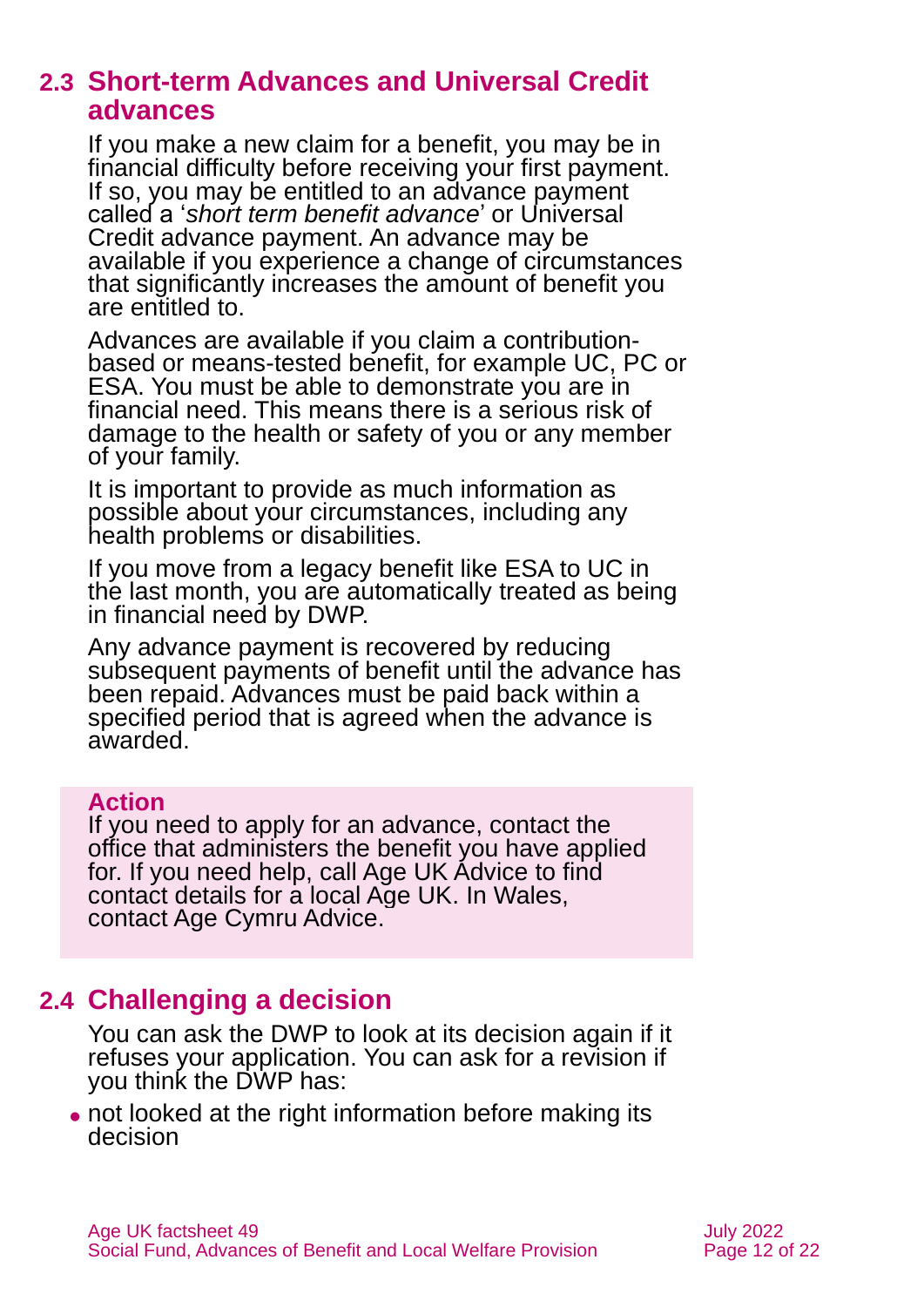- ⚫ misunderstood information you gave in your application
- ⚫ not followed regulations or guidance.

See factsheet 74, *[Challenging welfare benefit](https://www.ageuk.org.uk/globalassets/age-uk/documents/factsheets/fs74_challenging_welfare_benefit_decisions_fcs.pdf)  [decisions](https://www.ageuk.org.uk/globalassets/age-uk/documents/factsheets/fs74_challenging_welfare_benefit_decisions_fcs.pdf)*, for more information about challenging a decision. There is no right of appeal if DWP refuse your request or refuse to change its decision, except in relation to repayment deductions.

# <span id="page-12-0"></span>**3 Local Welfare Provision**

In England, Local Welfare Provision schemes are a source of support if you face a crisis or short-term unavoidable need. They are administered by local authorities although some authorities no longer have schemes. In Wales, there is the Discretionary Assistance Fund.

Payments from these funds are discretionary, which means you do not have a right to a payment even if you meet the qualifying conditions. If unsure whether you can get help and are applying for assistance that does not have to be repaid, claim anyway as you have nothing to lose.

You may not be able to claim for an item that has already been paid for. Do not commit yourself to paying for an item until you have checked whether you can get a loan or a grant. It is important to include all relevant information and explain why you need help.

Decision makers have guidelines to follow when considering an application, taking into account the urgency and priority of your needs and how much money is in their budget. You may not be able to appeal against a decision but you may be able to ask for it to be looked at again.

#### **Note**

Some payments in England are made as loans. Before applying, make sure you receive all benefits you are entitled to. If you can increase your income by claiming benefits, you can avoid needing a loan.

Contact Age UK Advice to get a benefit check or use the [benefits calculator](http://www.ageuk.org.uk/money-matters/claiming-benefits/benefits-calculator/) on the Age UK website. In Wales, contact [Age Cymru Advice.](#page-20-4)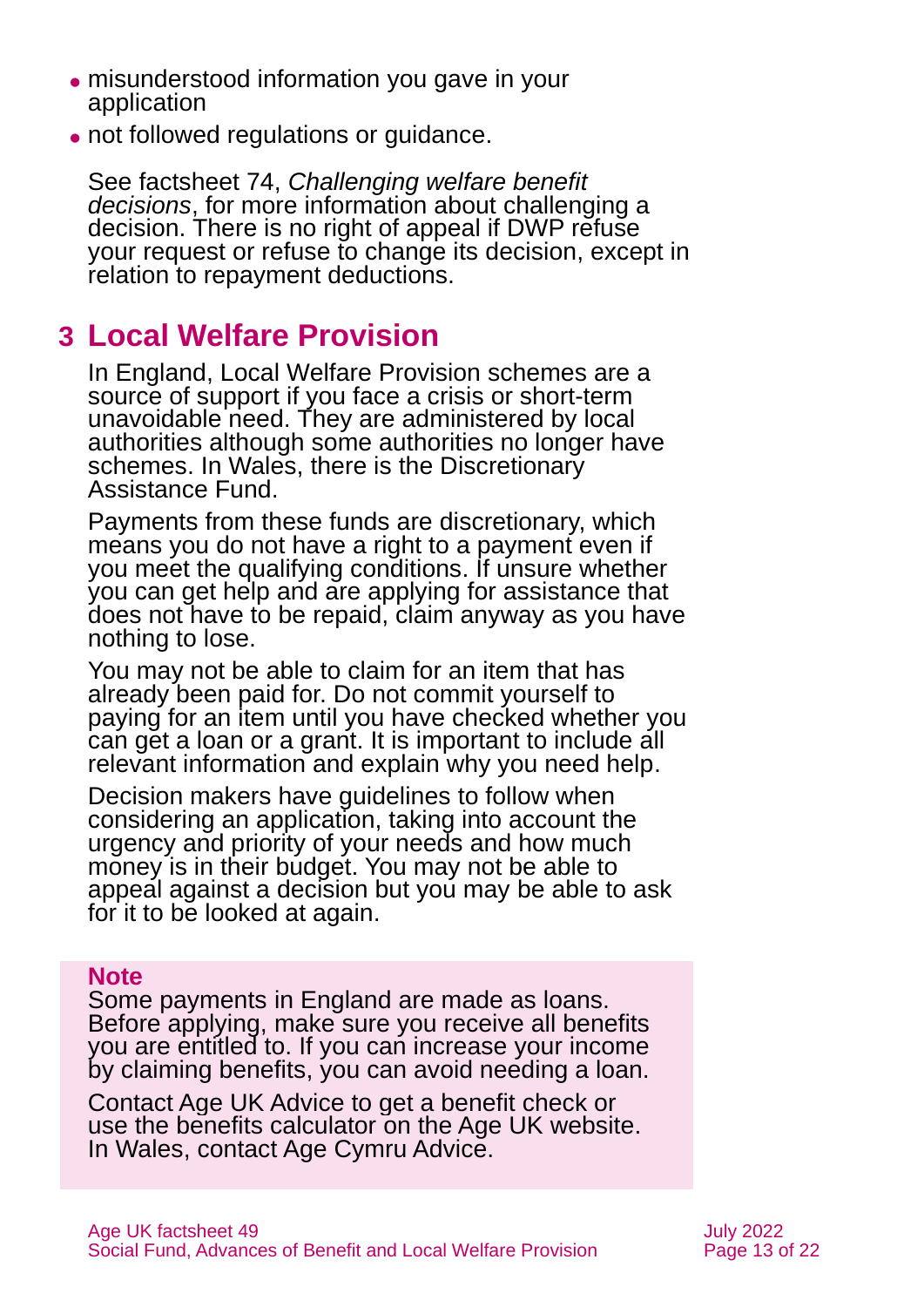### **3.1 England**

Local authorities are responsible for their own schemes and they have discretion to decide the level of support available. Schemes vary from area to area and some local authorities may not offer any help at all due to budget cuts over recent years.

Where available, local welfare provision often takes the form of one or more of the following:

- ⚫ services delivered by the local authority
- ⚫ services delivered by other organisations for the local authority
- ⚫ grants
- ⚫ no interest loans
- ⚫ Credit Union loans
- ⚫ '*white goods*', e.g. fridges or cookers supplied directly instead of money
- prepayment cards
- ⚫ vouchers
- ⚫ payments made directly to a third party, e.g. an energy supplier.

The qualifying conditions for schemes vary, but in general, you need to receive a means-tested benefit such as PC, UC, income-based JSA or income-related ESA. Local authorities can limit the number of awards made in any 12-month period.

#### **Action**

Contact your local authority for details of the scheme available in your area and the qualifying conditions.

### **3.2 Household support fund (England only)**

A further £500 million of support has been allocated to the Household Support Fund. The fund is intended to help those most in need, with payments towards the cost of food, water, and energy. You should contact your local authority as schemes are run locally.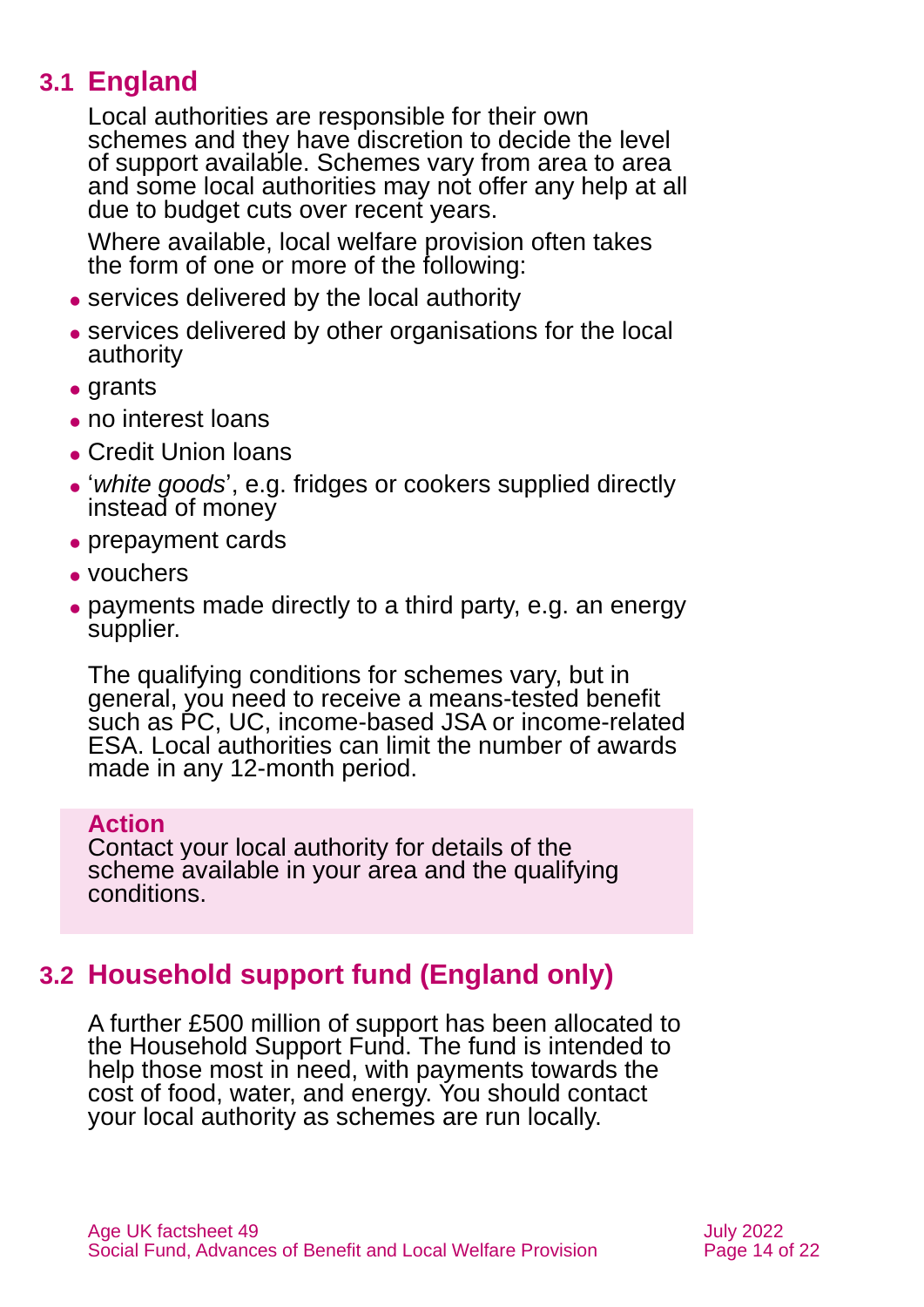### **3.3 Wales**

There is a national scheme called the Discretionary Assistance Fund (DAF) if you are in urgent need of assistance and have no other means of meeting the immediate cost of living. If you receive help, it is in the form of a non-repayable grant. You might not receive cash, for example, you might be given a prepayment card.

There are two parts to the DAF:

**Individual Assistance Payments** (IAP) are awarded to enable you to remain living at home independently. There must be an identified risk that you cannot remain in your own home without the IAP grant. For example, you could be having difficulties with personal or domestic tasks (such as cooking or shopping) and without grant assistance, you will need to consider a care institution.

Alternatively, you may need help to ease exceptional and urgent pressures currently experienced by you or your family. For example, increased needs resulting from a chronic illness, disability or accident. The payments are designed to help with one-off, essential, purchases.

You may be eligible if you get a means tested benefit such as Pension Credit, Universal Credit, incomebased JSA, Income Support, or income-related ESA. The amount of any IAP you receive is reduced, on a pound for pound basis, for any savings or capital that you or your partner have.

**Emergency Assistance Payments** (EAPs) are available for essential costs after an emergency or disaster. For example, if there has been a fire or flood in your home. Additionally, you must show you do not have access to other resources to help you through the crisis.

More information is on the Welsh Government's website at: [https://gov.wales/discretionary-assistance](https://gov.wales/discretionary-assistance-fund-daf)[fund-daf](https://gov.wales/discretionary-assistance-fund-daf)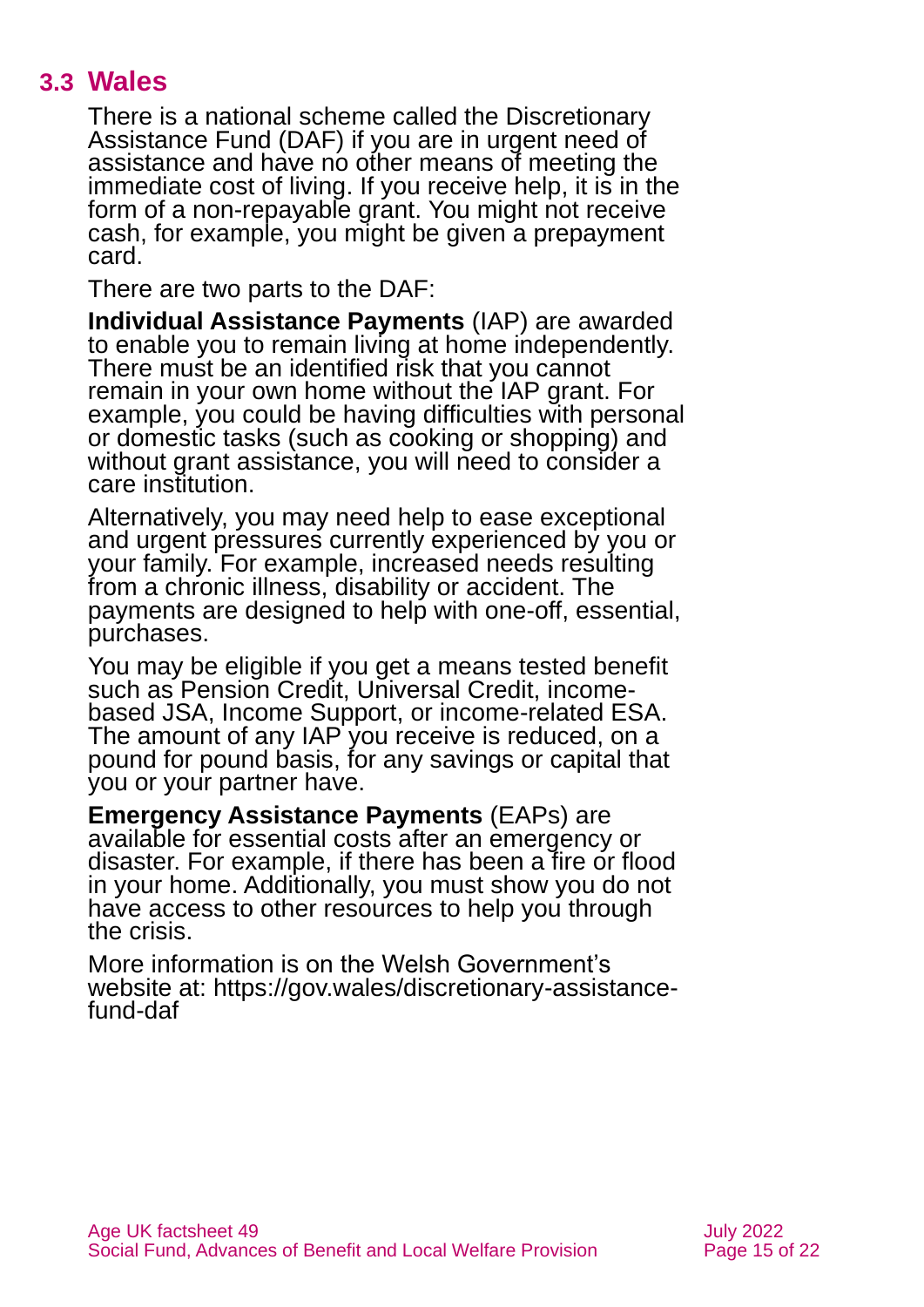#### **Action**

Decisions on whether to award an IAP or EAP are taken by Northgate Public Services, appointed by the Welsh Government. A local Age Cymru organisation (contact [Age Cymru](#page-20-4) Advice for details) or [Citizens Advice](#page-18-0) may be able to assist with an application.

### <span id="page-15-0"></span>**4 Help from charities and benevolent funds**

If you have checked you are getting all the benefits you are entitled to and you cannot get any, or enough, help from other sources highlighted in this factsheet, you could try charities and benevolent funds.

Grants from charities range from small amounts of money for food vouchers to large amounts for domestic goods like washing machines, cookers and fridges. Some may provide grants towards the cost of wheelchairs, housing adaptations or holidays for example. Some trust funds provide a small weekly or monthly allowance. Most charities do not provide large grants and you may want to apply to as many as possible.

Regular charitable payments are not usually taken into account as income for other benefits. One-off charitable payments only affect your benefits if they take your capital over certain levels.

There are many different charities and trusts in the UK ranging from those that consider helping anyone in need to those targeting particular groups. Occupational charities may assist if you worked in a particular trade or profession and sometimes help surviving partners and dependent children. Others focus on the armed services, particular religious groups, particular areas, or specific illnesses and disabilities.

There are various ways to finding the charities. An annual *[Guide to Grants for Individuals in Need](https://www.dsc.org.uk/publication/grants-individuals-need-2022-23/)* is published by the Directory of Social Change and should be available at your local library. It provides information about more than 2,000 charities and many advice services. It has a chapter explaining how to make an application to a charity.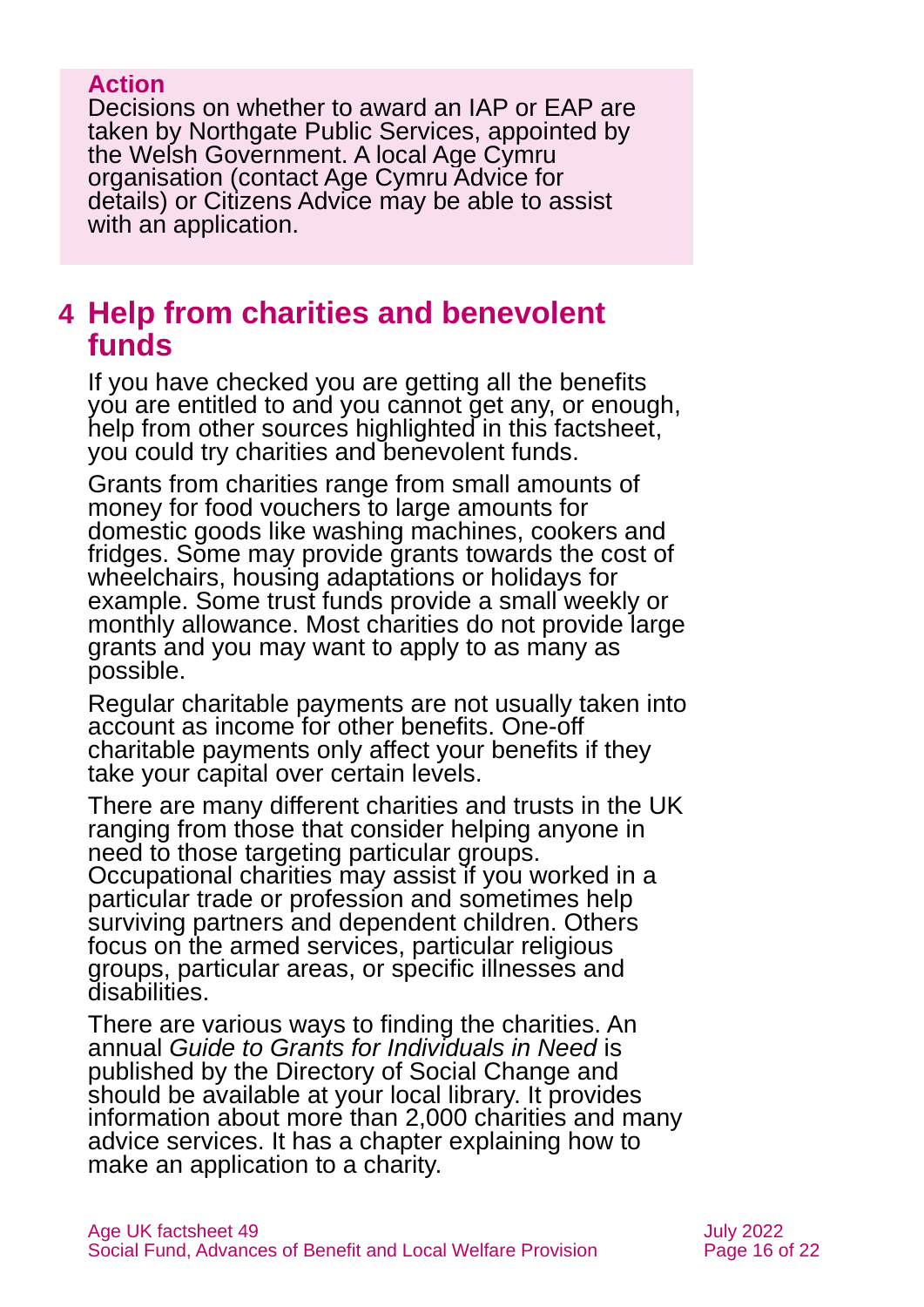Before making a charitable application, it is useful to note as much of the following information as you can:

- ⚫ address
- place of birth
- ⚫ age
- ⚫ marital status
- ⚫ family responsibilities
- ⚫ health problems
- a breakdown of your income and expenditure
- career and work history
- service in armed forces
- ⚫ membership (past or present) of a trade union
- religion.

Other organisations that help people identify potential sources of charitable help are in the *[Useful](#page-18-0)  [organisations](#page-18-0)* section, including Turn2Us who have an online grant finder at [https://grants](https://grants-search.turn2us.org.uk/)[search.turn2us.org.uk/](https://grants-search.turn2us.org.uk/)

# <span id="page-16-0"></span>**5 New help with the cost of fuel**

On 26 May 2022, the government announced four support measures, to assist with recent significant increases in the cost of fuel. These are not part of the Social Fund.

⚫ **£650 Cost of Living Payment**, which will be paid in two instalments, in July (£326) and the autumn (£324). To receive the first payment, you need to have been entitled (or later found to have been entitled) to Universal Credit, Income-based Jobseekers Allowance, Income-related Employment and Support Allowance, Income Support, Working Tax Credit, Child Tax Credit, or Pension Credit between the period 26 April to 25 May 2022. The payment date for the second payment has not yet been confirmed.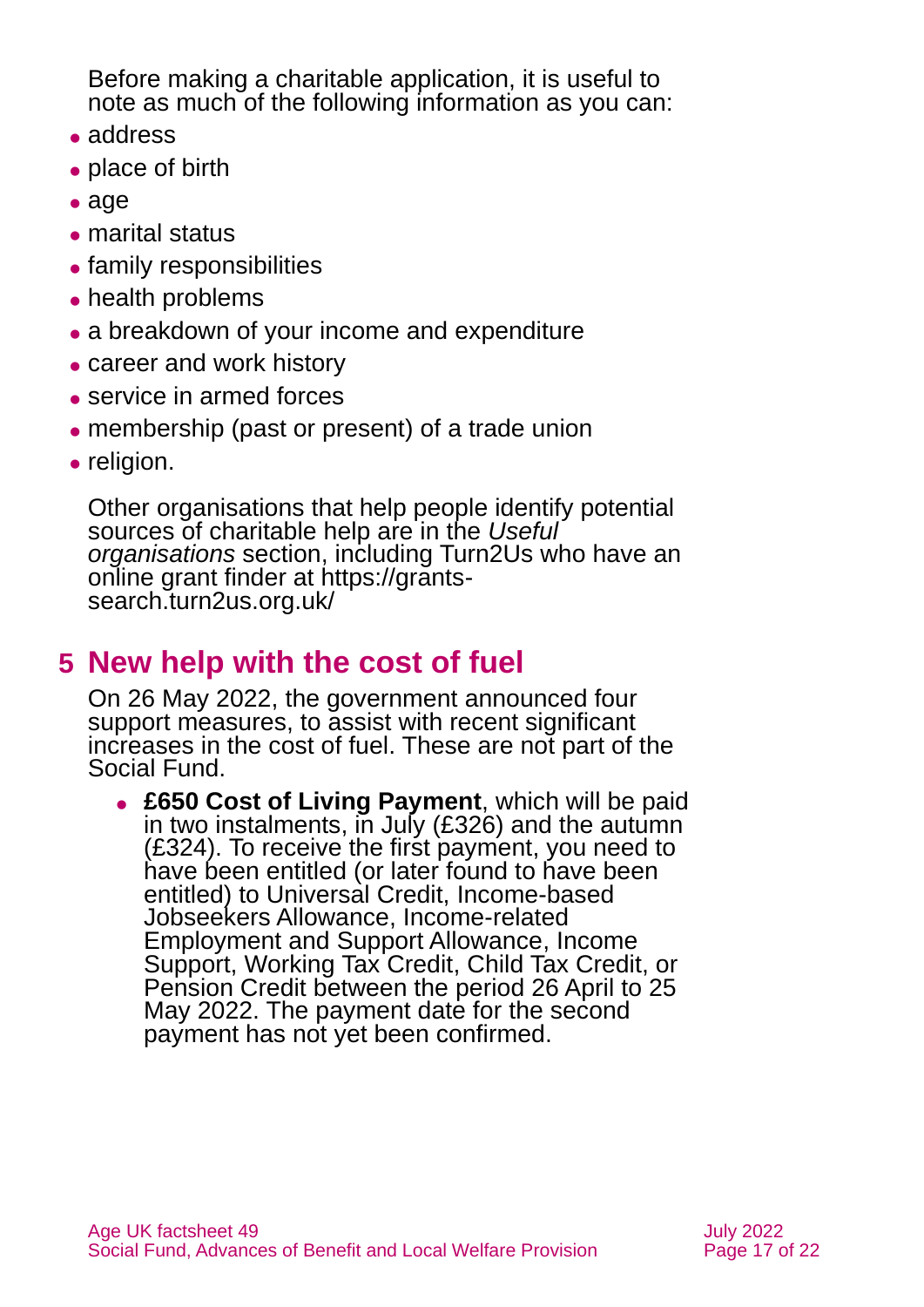- ⚫ **£150 Disability Cost of Living Payment** to be paid in September 2022. To be eligible, on 25 May 2022, you need to have made a claim which is later successful, or been in receipt of: Attendance Allowance, Disability Living Allowance, Personal Independence Payment, Scottish Disability Benefits, Armed Forces Independence Payment, Constant Attendance Allowance, or War Pension Mobility Supplement.
- ⚫ **£400 payment from the Energy Bills Support Scheme** is to be paid as a non-repayable grant to help with energy bills (across the UK). This has replaced the previously announced £200 loan. It will be credited to electricity accounts across six months, starting in October 2022. For people who pay by pre-payment meter, it will either be credited to the meter, or they will receive a voucher.
- ⚫ **£300 Pensioner Cost of Living Payment** which will be paid to those who are entitled to the winter 2022-23 Winter Fuel Payment. This payment should be received in November or December. It is in addition to the Winter Fuel Payment.

The above payments are not taxable, will not affect entitlement to other benefits, or count towards the benefit cap where this applies. This information is based on what has so far been announced. Further announcements providing more detail are expected to be made.

**£150 council tax rebate (UK wide)** was previously announced and began being paid in April 2022. Households in Council Tax bands A to D should have started to receive this rebate. You'll need to contact your local authority if you don't pay by direct debit.

**Winter Fuel Support Scheme (Wales only)** can pay an extra £200 grant, where one working-age person in a household was in receipt of certain benefits such as Universal Credit for the winter of 2021-22, paid via the local authority, regardless of fuel type. It has been confirmed this will run again in Winter 2022-23 and be extended to people in receipt of Pension Credit. [Contact Age Cymru Advice](#page-20-4) for the latest updates on this scheme.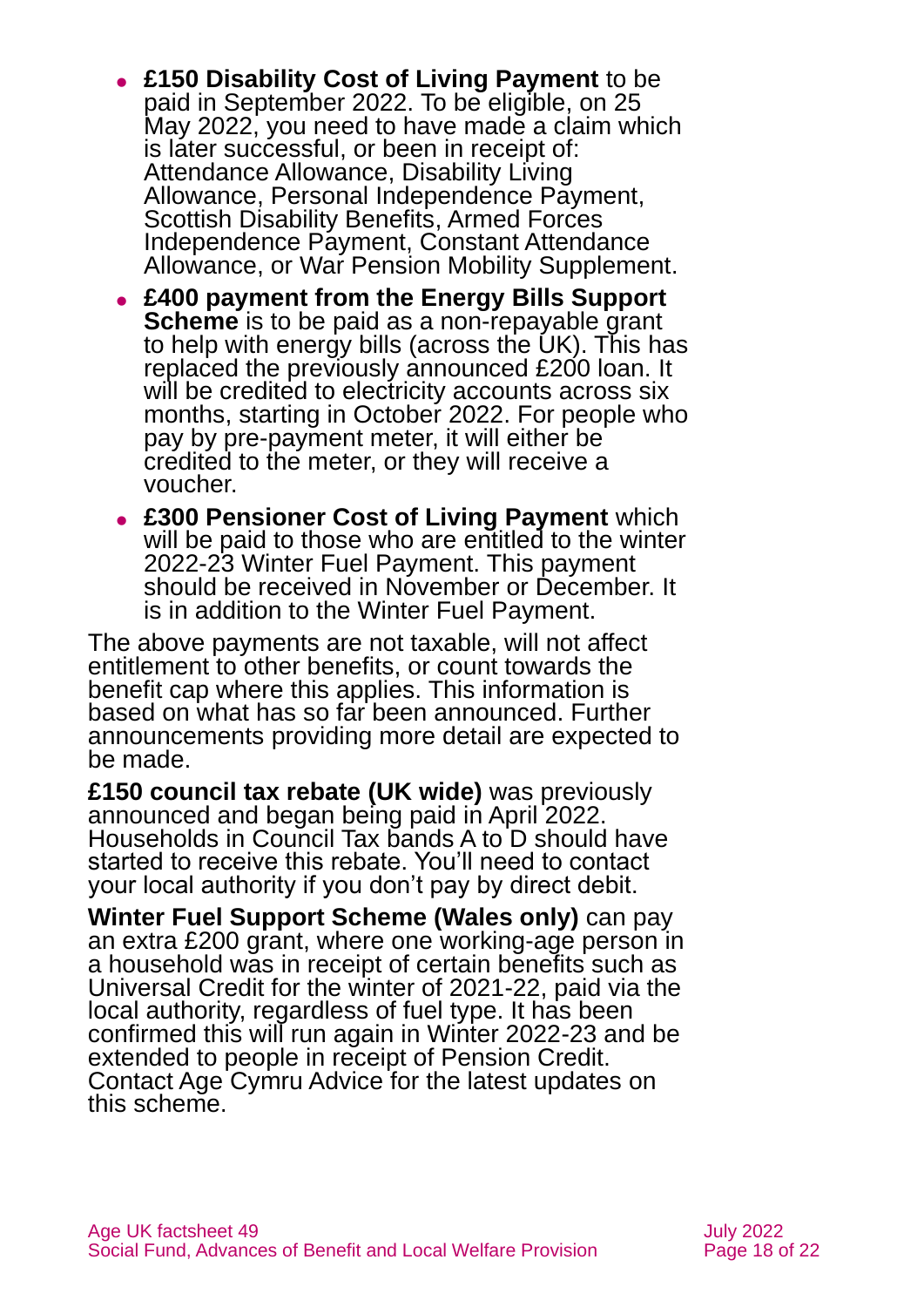# **Useful organisations**

### <span id="page-18-0"></span>**Citizens Advice**

England go to [www.citizensadvice.org.uk](http://www.citizensadvice.org.uk/) Wales go to [www.citizensadvice.org.uk/wales](http://www.citizensadvice.org.uk/wales) In England telephone 0800 144 8848 In Wales telephone 0800 702 2020

National network of advice centres offering free, confidential, independent advice, face to face or by telephone.

### **Disability Benefits Helpline**

[www.gov.uk/disability-benefits-helpline](http://www.gov.uk/disability-benefits-helpline)

DWP helpline providing advice or information about any claim for the below disability benefits:

• **Attendance Allowance (AA)** Telephone 0800 731 0122

### • **Disability Living Allowance (DLA)**

If you were born on or before 8 April 1948 Telephone 0800 731 0122

If you were born after 8 April 1948 Telephone 0800 121 4600

• **Personal Independence Payment helpline** Telephone 0800 121 4433

### **Discretionary Assistance Fund for Wales (The)**

<https://gov.wales/discretionary-assistance-fund-daf> Email daf.feedback@northgateps.com Telephone 0800 859 5924

To apply for an Individual Assistance Payment (IAP) or Emergency Assistance Payment (EAP) make an online application or contact them to apply by phone or post.

#### **Gov.uk**

[www.gov.uk](http://www.gov.uk/)

Official website for government information and services. Includes information about State and private pensions.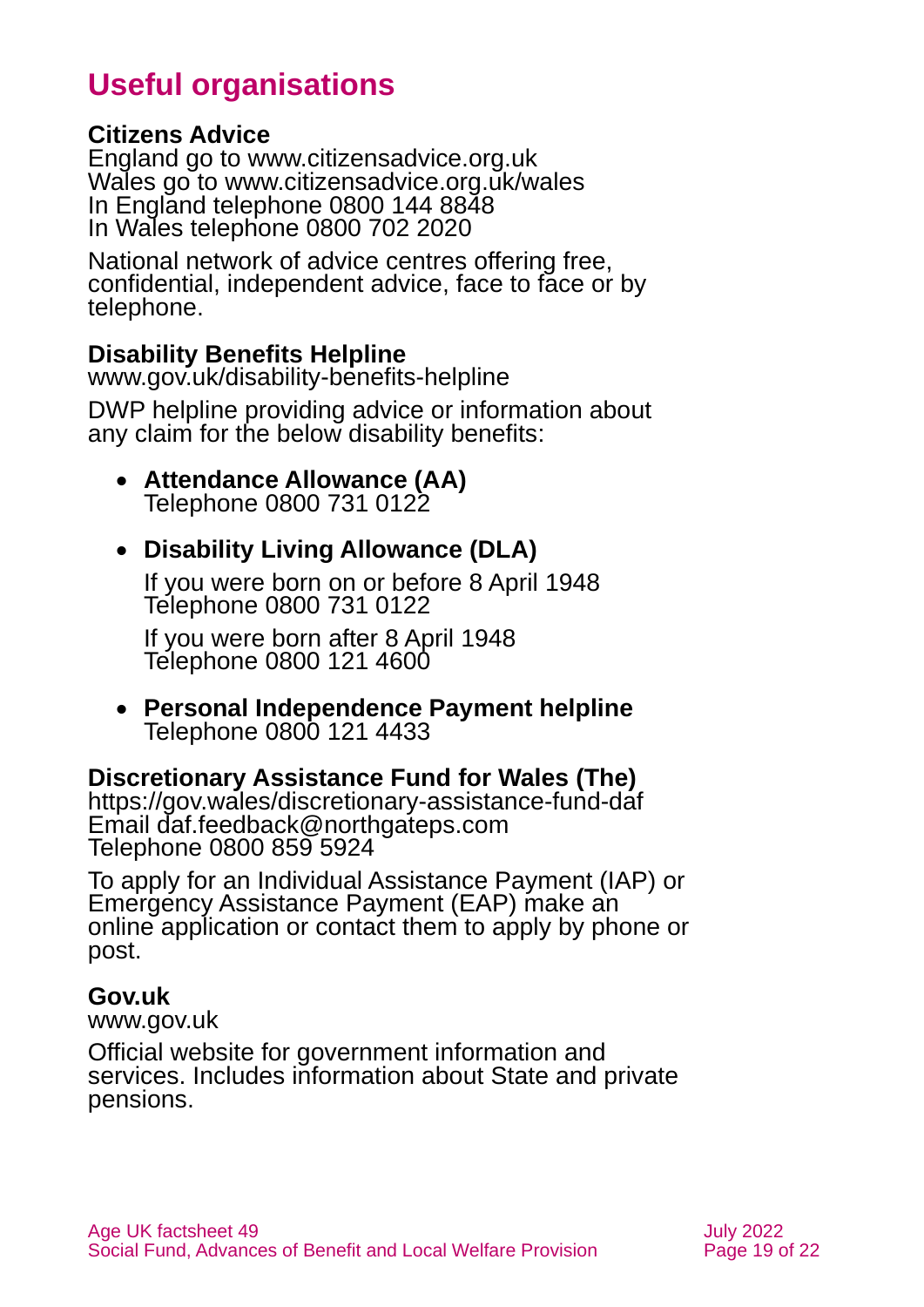### **Independent Case Examiner**

[www.gov.uk/government/organisations/independent](http://www.gov.uk/government/organisations/independent-case-examiner)[case-examiner](http://www.gov.uk/government/organisations/independent-case-examiner) Telephone 0800 414 8529

Acts as an independent referee if you feel that the Pension, Disability and Carers Service or Jobcentre Plus has not treated you fairly.

#### **Jobcentre Plus**

Telephone 0800 055 6688

Part of the DWP, administers most benefit claims for people of working-age and the regulated Social Fund.

### **Pension Service (The)**

[www.gov.uk/browse/working/state-pension](http://www.gov.uk/browse/working/state-pension) Telephone 0800 731 0469 State Pension Forecasting Team 0800 731 0176

Details of state pensions including forecasts and claiming your pension.

#### **Turn2us**

[www.turn2us.org.uk](http://www.turn2us.org.uk/) Telephone 0808 802 2000

A charitable service helping people access the money available to them through welfare benefits, grants and other help.

#### **Winter Fuel Payment Helpline**

[www.gov.uk/winter-fuel-payment-helpline](http://www.gov.uk/winter-fuel-payment-helpline) Telephone 0800 731 0160

Part of the DWP that deals with queries about Winter Fuel Payments.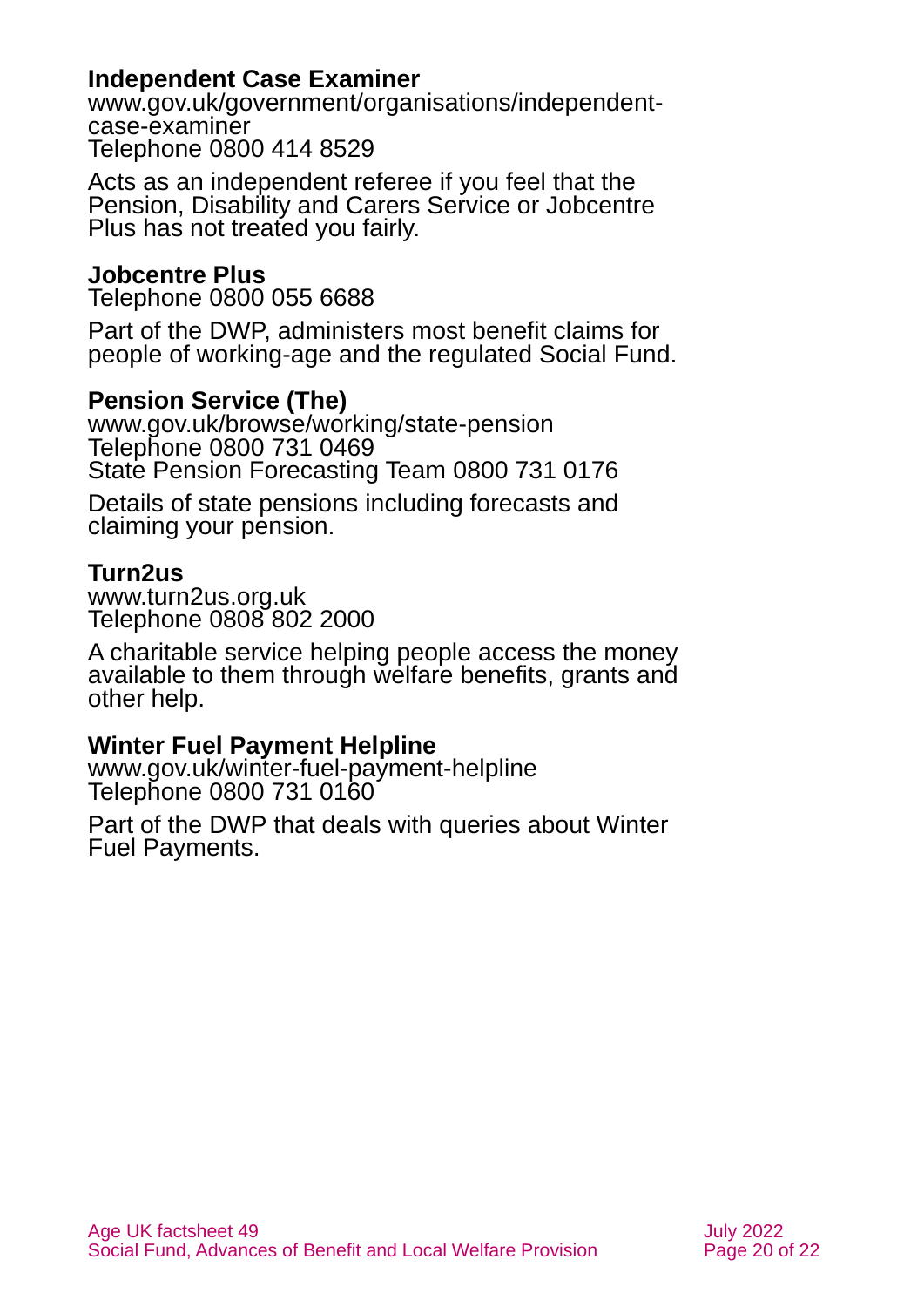# **Age UK**

Age UK provides advice and information for people in later life through our Age UK Advice line, publications and online. Call Age UK Advice to find out whether there is a local Age UK near you, and to order free copies of our information guides and factsheets.

### <span id="page-20-2"></span>**Age UK Advice**

[www.ageuk.org.uk](http://www.ageuk.org.uk/) 0800 169 65 65 Lines are open seven days a week from 8.00am to 7.00pm

### <span id="page-20-4"></span>**In Wales contact**

#### **Age Cymru Advice**

[www.agecymru.org.uk](http://www.agecymru.org.uk/) 0300 303 4498

### <span id="page-20-1"></span>**In Northern Ireland contact**

#### **Age NI** [www.ageni.org](http://www.ageni.org/)

0808 808 7575

### <span id="page-20-0"></span>**In Scotland contact**

### <span id="page-20-3"></span>**Age Scotland**

[www.agescotland.org.uk](http://www.agescotland.org.uk/) 0800 124 4222

### **Support our work**

We rely on donations from our supporters to provide our guides and factsheets for free. If you would like to help us continue to provide vital services, support, information and advice, please make a donation today by visiting [www.ageuk.org.uk/donate](http://www.ageuk.org.uk/donate) or by calling 0800 169 87 87.